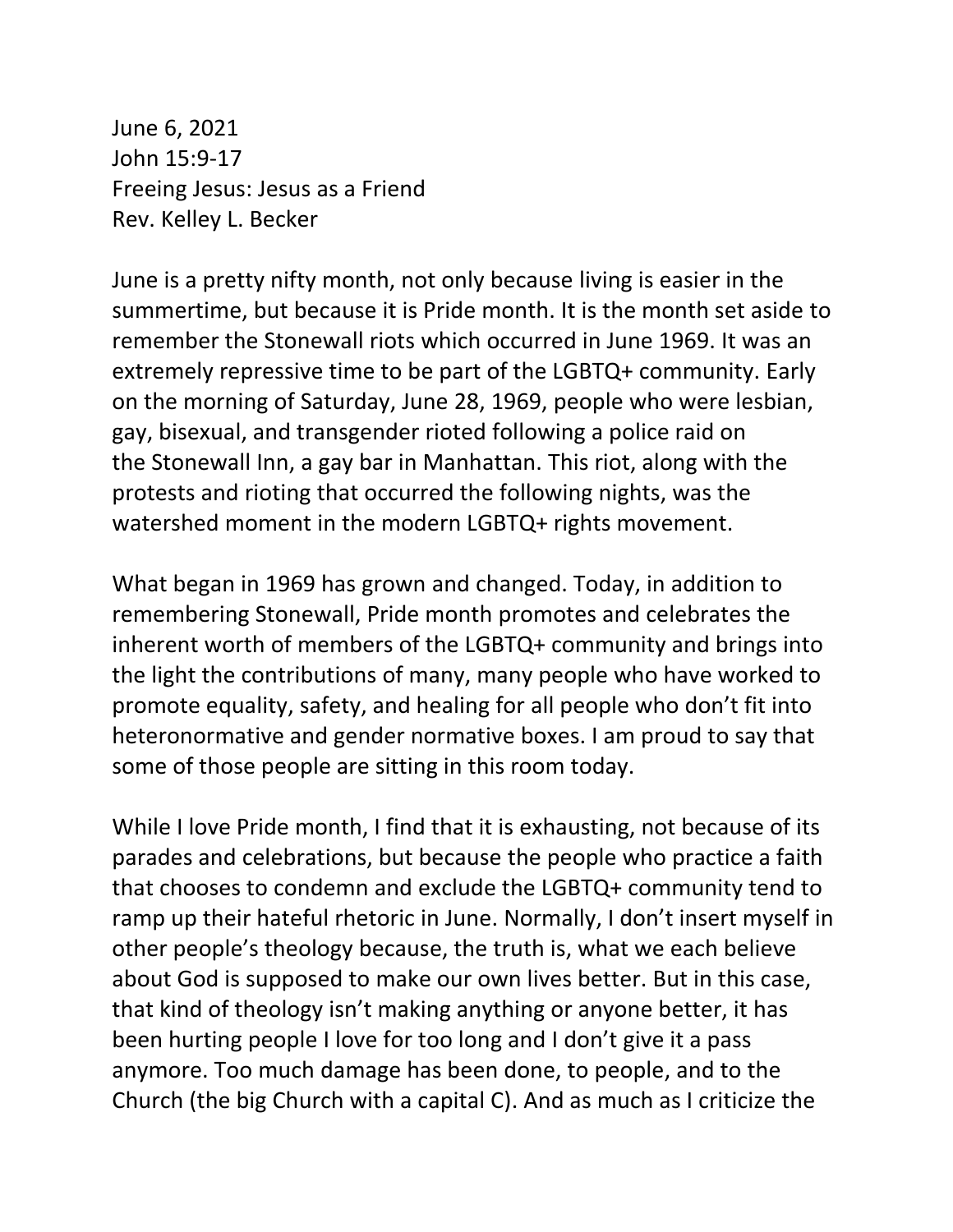Church, I love it. And it will never be what it was created to be as long as some of the people God loves are kept on the outside.

As you know, I've spent a lot of time talking about theology and the verses in the Bible, the ones people trying to exclude members of the LGBTQ+ community from the Church use to make their case. One of the things I am often struck by is, not only their small opinion of God in contrast to the broadness of God's love, but their belief that there is only one right way to think about God, Jesus, and Christianity, and their way is the right way. I can't tell you the number of times people have told me that I am not a real Christian because of what I believe. And of course, those same people are very concerned about all of you…that I am leading my flock astray. And for the life of me, I can't figure out why a message of inclusion, justice, love, and peace is so scary to them.

Of course, I'm kidding. I know why it's scary to them. It's scary for the same reasons Jesus's message of inclusion, justice, love, and peace was so scary 2000 years ago. Because exclusion, oppression, and fear have worked for a really long time. Why rock the boat when we can keep people in line by literally "scaring the hell: out of them? We need to rock the boat because Christians have gotten it wrong for a long time. Hell is not a thing and God's invitation to be part of what God is doing in the world is for everyone: gay and straight, young and old, all skin colors, if you want to love and be loved, there is a place for you.

That's what I believe we ought to be telling people about the Church. But, too often, Christians use right belief to keep people out. You don't believe the right things, so you don't belong. I hope the sermon series we are starting today helps us understand that there is more than one way to understand Jesus and that Christianity is big enough, specifically, Disciples Christian Church, is big enough for all of them.

The sermon series is called "Freeing Jesus." It's based on a book by the same name, written by Diana Butler Bass. Bass holds a PhD in religious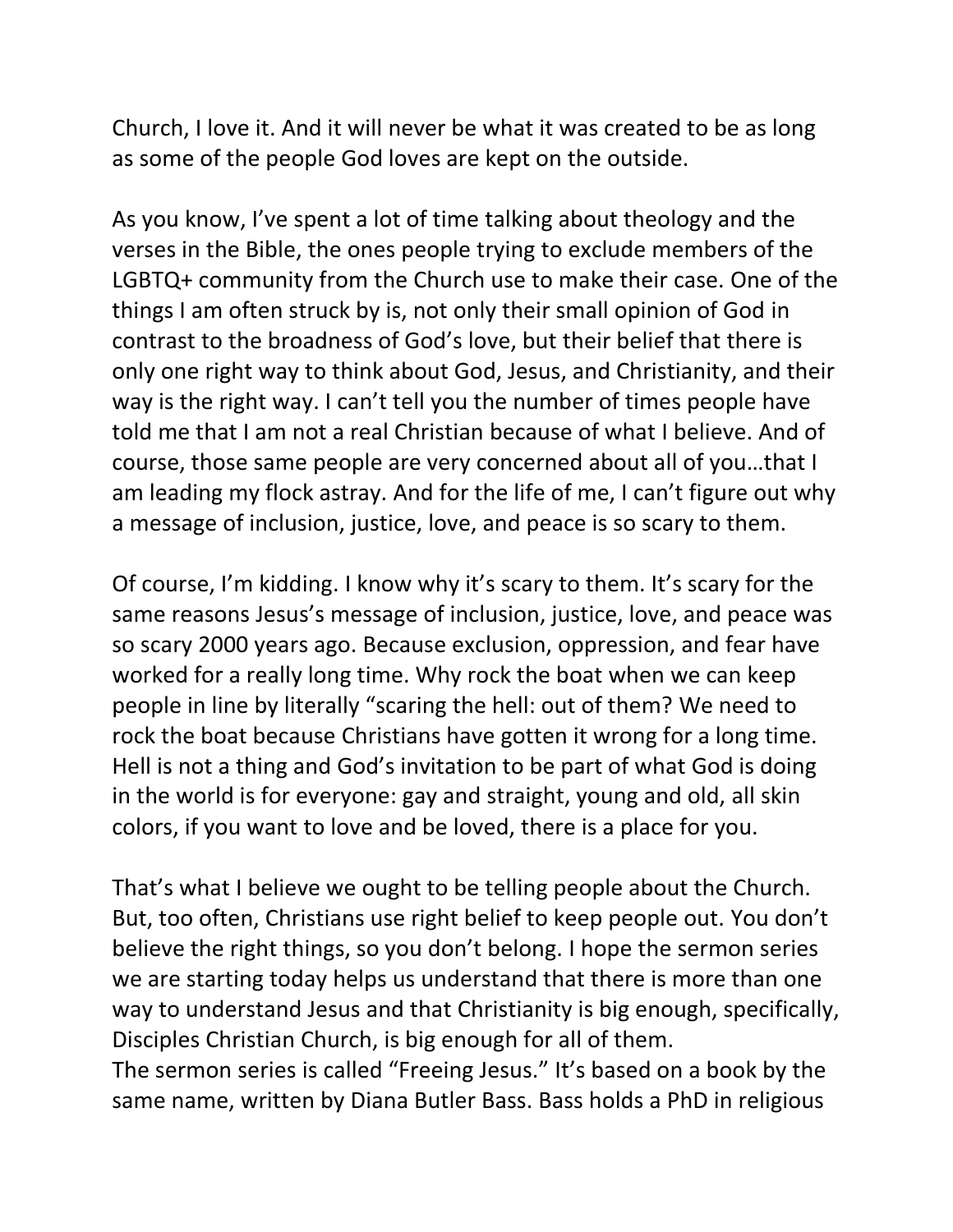studies and is a historian of Christianity. The title of *Freeing Jesus* came from a story she writes about being in the chapel of the Washington National Cathedral and praying, "Where are you God?" In the silence that followed, she looked up at an icon of Jesus and prayed again, "Where are you God?" There was silence again and she prayed, "God?" "Get me out of here," a voice replied. She looked up at the icon, "Jesus is that you?" "Get me out of here," said the voice again. In what I think was a wise move, she ran for the door.

Bass goes on to talk about how she has heard whispers from God in prayer before, but nothing like that. The experience caused her to wonder, did Jesus really want to get out of there? Is Jesus as unhappy in the church as many people are? And she reflected on a question she gets asked all the time, "How can you still be a Christian?" After all the crappy things people have done in the name of Christianity, in the name of Jesus, why are you still willing to call yourself a Christian? Maybe you have asked yourself that question or maybe someone else has asked you.

You know, the problem with Christianity isn't Jesus. The problem is the Church. The Church hasn't represented Jesus very well. Bass writes, "One of the most consistent things I hear from those who have left [the church], those doubting their faith, and those just hanging on, is that the church of Christianity has failed them, wounded them, betrayed them, or just bored them---and they do not want to have much to do with it any longer." Maybe that's why the voice was saying, "Get me out of here." If we were to have a deeper discussion with the people who don't want much to do with Christianity anymore, they would go on to tell us that they still want to follow Jesus, they just don't want anything to do with the Church.

Realistically, if the Church hasn't done a good job of representing Jesus then we haven't done a good job of representing God. I would guess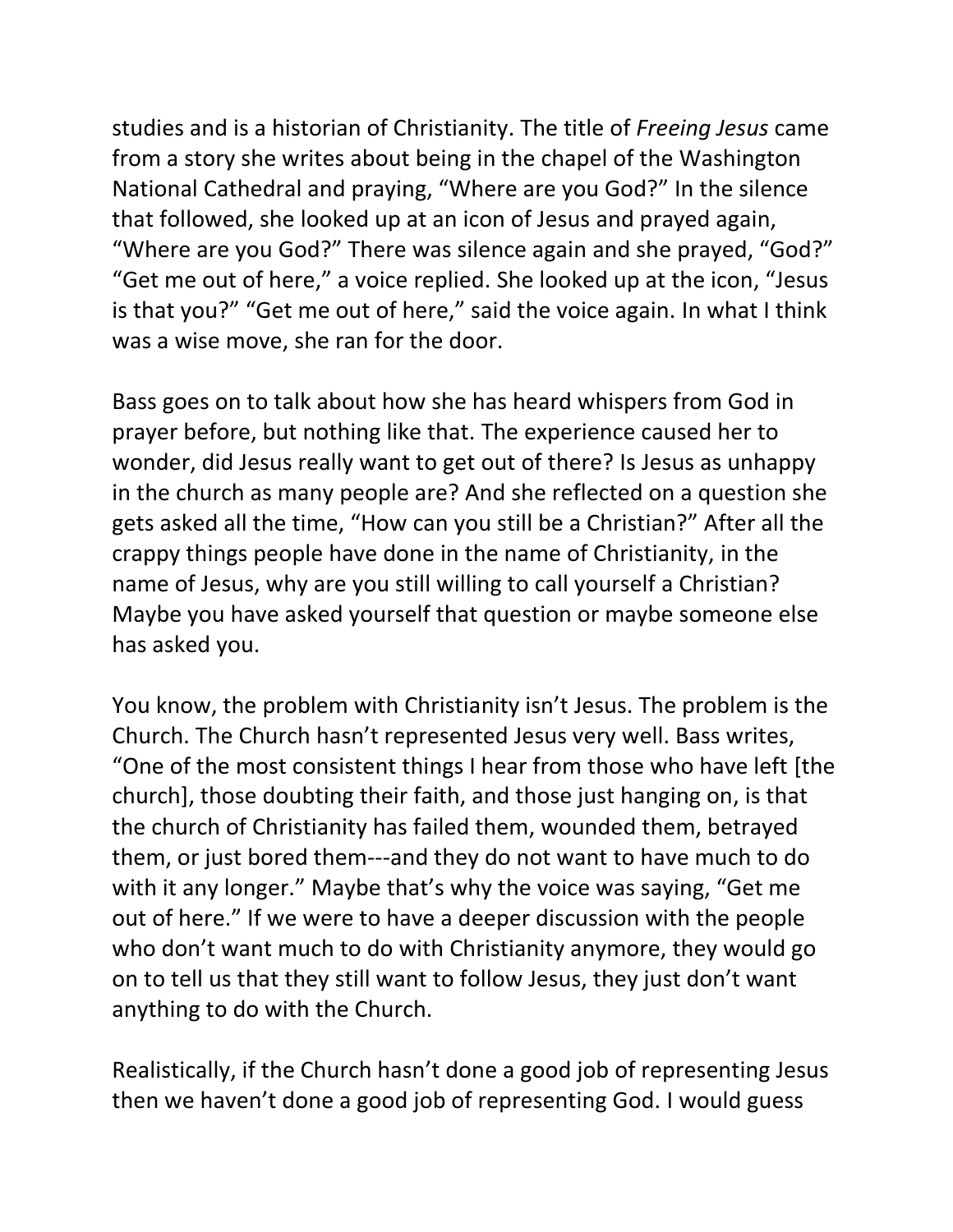that if I asked you to fill in the blank of this statement, I would get a lot of different answers, "Jesus is The Manuson of different answers, "Jesus is further and say that we might fill in the blank one way today, but 5 years ago we might have said something different and 5 years, 10 years from now, maybe even tomorrow, we might say something different still. You see, we each experience Jesus and the stories of Jesus in different ways at different times and the beautiful thing about our faith is that there is room for all of us.

If you grew up in the church, think about your early days in Sunday School. How was Jesus presented to you? I remember seeing pictures of Jesus, surrounded by children, and sometimes under the picture it said, "Let the children come to me." Our early Sunday School teachers told us that Jesus is our friend, Jesus loves us…this we know, for the Bible tells us so. Jesus as a friend seems like a great entry-level way of talking about Jesus. It's simple. Even young children understand what it means for someone to be a friend.

As we get older, we learn that friendship is more than the playdates and cupcakes of our early childhood. To be clear…there is nothing wrong with playdates and cupcakes. We learn that our faith is rooted in the Hebrew Bible where friendship with God is an important part of the biblical narrative. Two of Israel's greatest heroes, Abraham, the father of faith, and Moses, the liberating prophet, are specifically called "friends of God." Friendship with God is central to the stories of God's interaction with human beings, God's covenant with Israel, to Israel's liberation from slavery in Egypt, and to the law given to Moses.

And then, in the stories of Jesus in the New Testament, we see Jesus modeling faithful friendship in his interactions with the disciples whose lives were all changed drastically as a result of their intimate friendship with Jesus. Dun fact: the only time biblical writers tell us Jesus cried was at the tomb of Lazarus who he calls "friend." In the prayer Jesus used to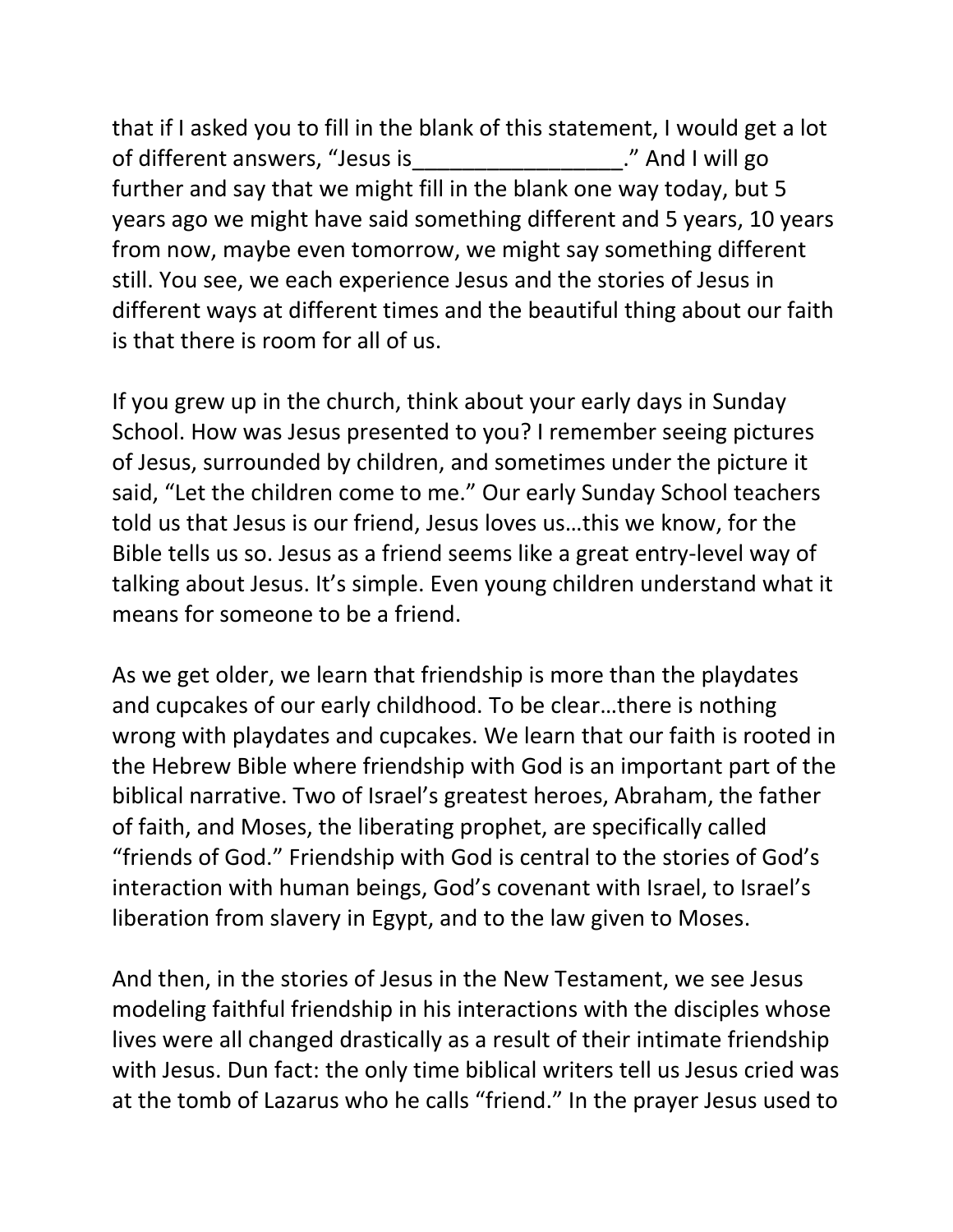teach his followers how to pray, he tells them to pray to "Abba," which is most often translated as "Father." But the word "Abba" is more intimate than that. It has an air of familiarity and fondness, and the word is related to the Hebrew word, *ahab* pronounced: aw-hav), which means, friend. "Our friend, who is in heaven…" has a really nice ring it, I think.

In *Freeing Jesus*, Bass reminds readers of a friendship that made the national news because of a picture that went viral. It was a picture of two little boys holding hands. "Connor, an autistic boy entering second grade, was going to school alone for the first time. Although the bus trip went well, when he arrived at school, he froze with fear and started to cry; he hid in a corner, unable to walk into the building. Christian, another boy, saw Conner and went to comfort him. Then he took Conner by the hand and led him inside the building. 'He found me and held my hand and I got happy tears,' Conner later told a reporter when asked about Christian. 'He was kind to me. I was in the first day of school and I started crying. He helped me and I was happy.' Conner's mother said, 'Christian is Conner's first real friend.'" Christian truly acted like a follower of Jesus that day. His actions said, "You are my friend."

In today's text from the Gospel of John, we hear Jesus saying those words to his disciples amid what is known as the farewell discourse. Rev. Hubbard read part of it last week in chapter 14.

## This is John 15: 9-17

**<sup>9</sup>** As the Father has loved me, so I have loved you; abide in my love. **<sup>10</sup>** If you keep my commandments, you will abide in my love, just as I have kept my Father's commandments and abide in his love. **<sup>11</sup>** I have said these things to you so that my joy may be in you, and that your joy may be complete.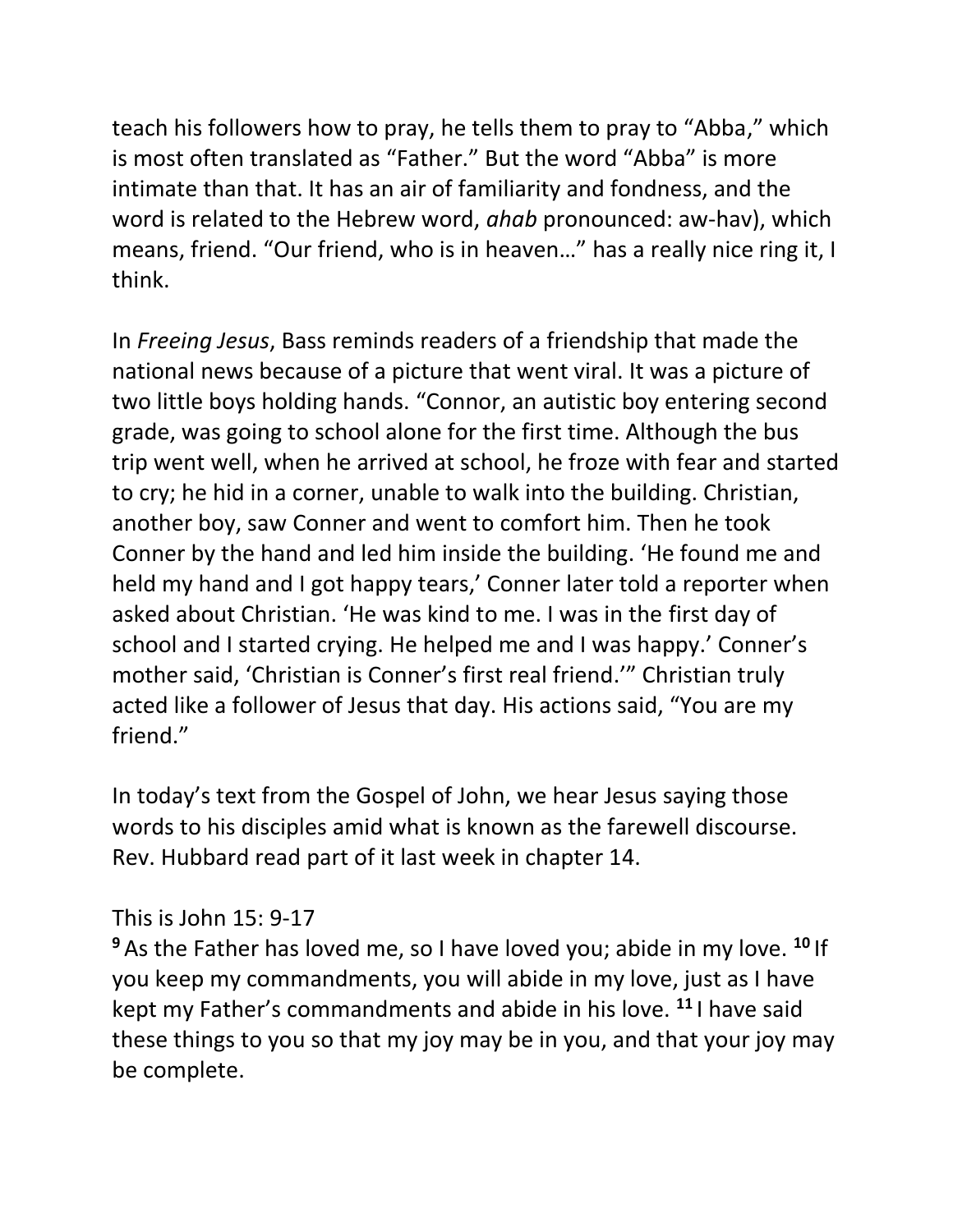**<sup>12</sup>** "This is my commandment, that you love one another as I have loved you. **<sup>13</sup>**No one has greater love than this, to lay down one's life for one's friends. **<sup>14</sup>** You are my friends if you do what I command you. **<sup>15</sup>** I do not call you servants any longer, because the servant does not know what the master is doing; but I have called you friends, because I have made known to you everything that I have heard from my Father. **<sup>16</sup>** You did not choose me but I chose you. And I appointed you to go and bear fruit, fruit that will last, so that the Father will give you whatever you ask him in my name. **<sup>17</sup>** I am giving you these commands so that you may love one another.

These words should be understood in from at least two perspectives. First, within the immediate storyline of the Gospel of John. When it's heard in the face of Jesus's impending death, "This is my commandment, that you love one another as I have loved you. No one has greater love than this, but to lay down one's life for one's friends," the words leap out as an interpretation of what love meant to Jesus. Love wasn't an emotion; it was an action word. According to the author of John, for Jesus, love was a willingness to sacrifice his own life for what he believed about God.

But what happens when we read this text in the context of the original audience for which John was writing, three generations after Jesus's death? John's community was encountering increasing conflict and persecution at the end of the first century CE. When we read this passage through that lens, the words don't seem to refer just to Jesus's sacrifice, but to the sacrifice of members of the community for one another in that time and place. What might these words have to say to us today, 2000 years later, about what it means to be in community together, what it means to extend friendship to our neighbors, what it means to truly be friends of God?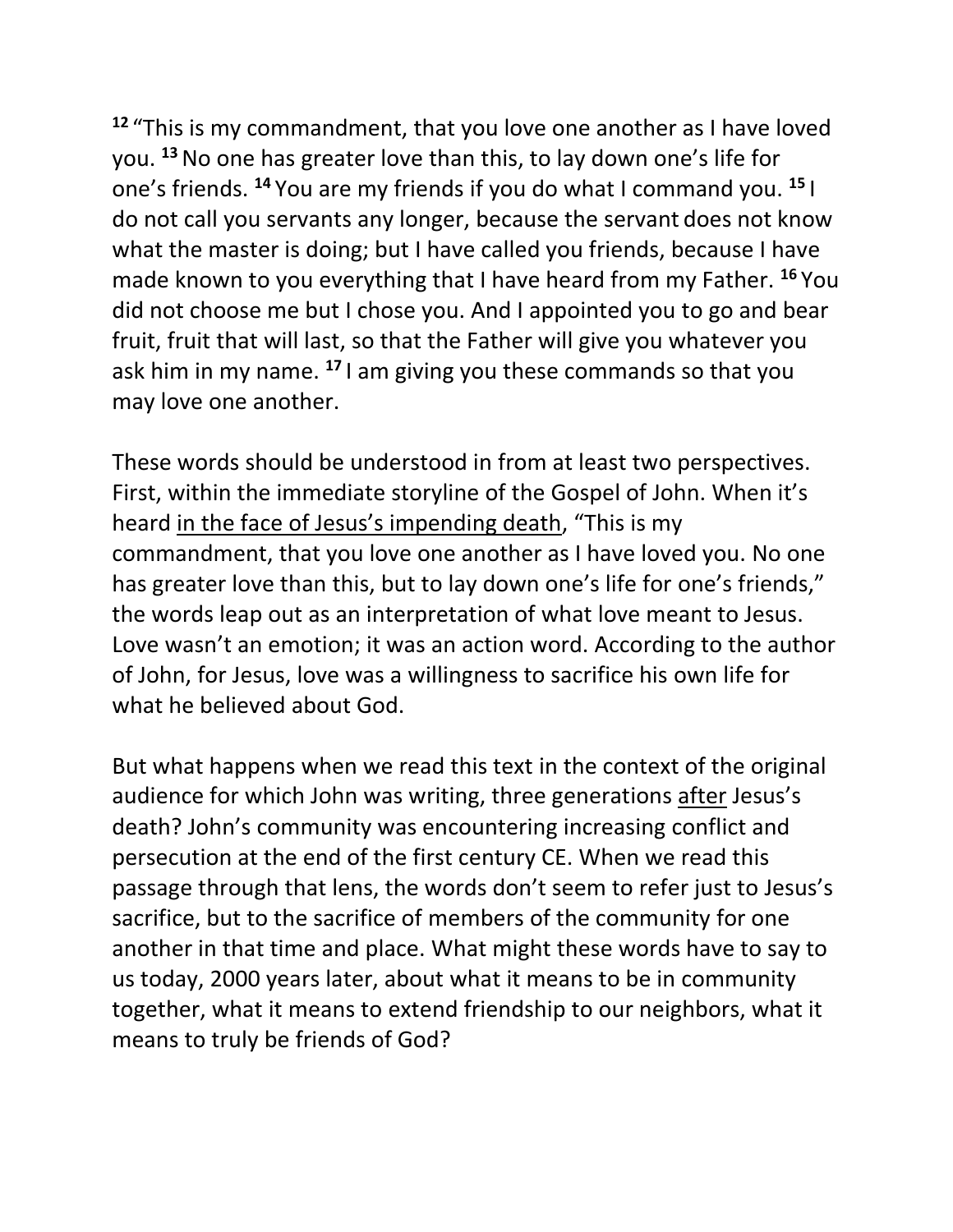"…I have called you friends, because I have made known to your everything that I have heard from my Father." Jesus was their friend. Bass writes, he was a friend, "…to the ragtag fishermen and curious women, sitting around him listening to his tales, trusting for the first time that the God of Israel had not forgotten them, souls broken under the weight of Roman oppression, suffering under imperial slavery. They were not slaves, not even servants. They were friends of Jesus, friends of God." If we think of the Hebrew Bible and the stories of the Israelites and the stories of Jesus's life as ways, not the only ways, but some ways, in which God has been revealed to us, we can't miss the importance of friendship. We also can't miss the fact that friendships are risky.

Christian took a risk that day when he offered his hand and his friendship to Conner. It was risky when God called Abraham and Moses friends. What if they messed up their call? David and Jonathan, Ruth and Naomi…risky friendships. Jesus's friendships with his disciples were risky. We saw that play out in Judas's betrayal and Peter's denial. To be fair, though, all the disciples were pretty much a mess. Weirdly, that beings me a lot of comfort. My experience with friends and with ministry is that it's all very, very messy. What we do here together is messy. What we are trying to do in the world is messy. But it is messy in the very best way.

Having a place where we are safe to be who we are is truly a gift. And having people around with whom we can be our best selves and our worst, is a gift. I believe offering that gift to other people is what we are called to.

According to Bass, "Friendship isn't just for friends. Friendship is for the good of the world." It's for the good of our communities, our neighborhoods, even our families. And I think it's a good thing that we talk to children about Jesus as a friend because the stories of Jesus help